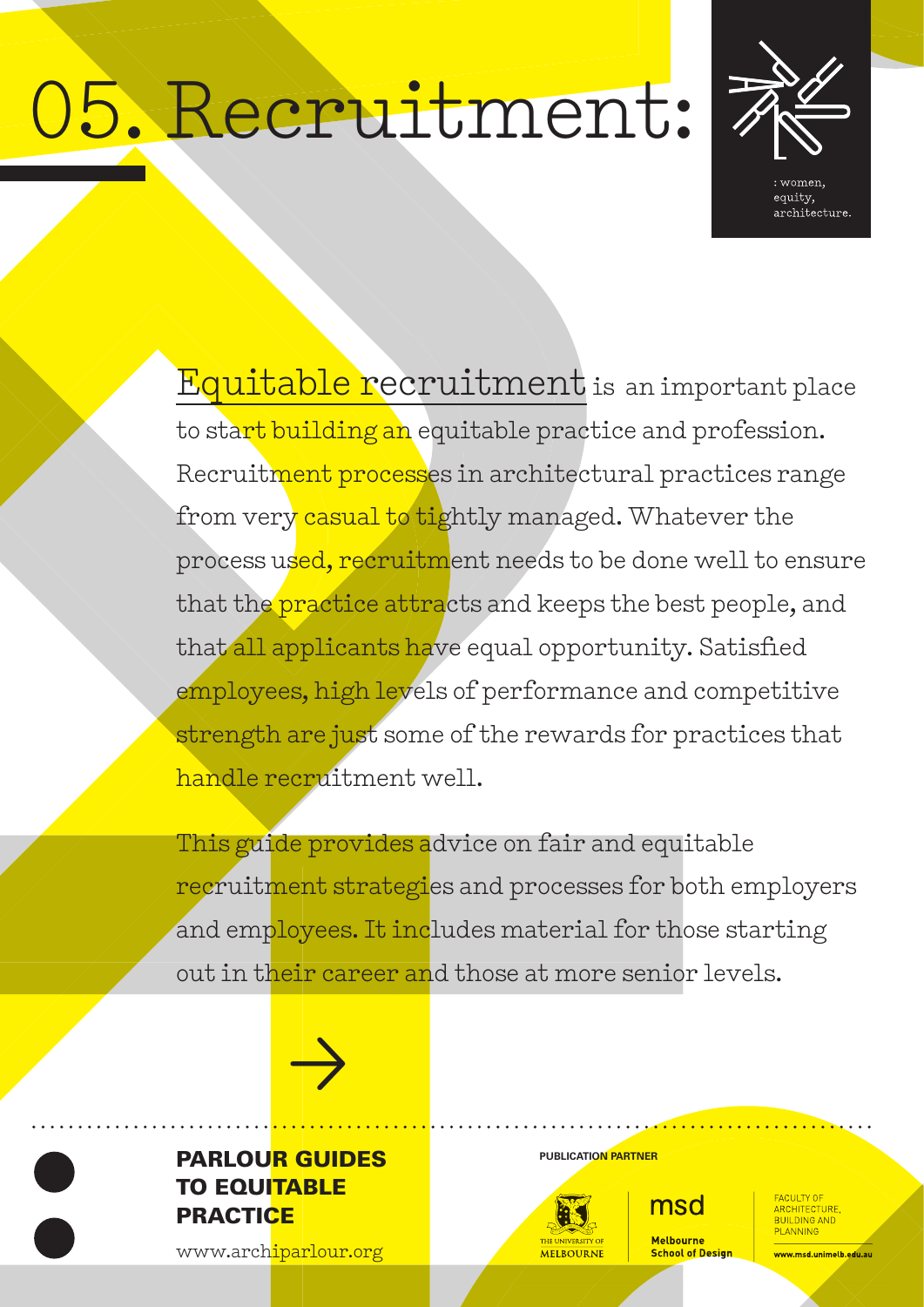

# What are the challenges and opportunities in recruitment?

Recruitment plays a fundamental role in determining the development and direction of architectural practices and of individual careers.

Ensuring that the right people are hired can have an enormous influence on the success of a practice. Yet substantial research and anecdotes indicate that unconscious assumptions and personal biases have a huge impact on recruitment decisions.

**Bias and behaviour** Substantial research in a range of fields indicates that women and men are likely to assess job applications differently according to the gender of the applicant. Particularly alarming research from the US has found that 'managers of both sexes are twice as likely to hire a man as a woman' despite applicants having equal skills. This is an effect of established cultural norms, but there are strategies that can be put in place to prevent unconscious bias impacting on recruitment processes.

Research has also found that male candidates tend to inflate their skills and experience during interviews, while many women tend to downplay theirs. These trends have also been widely observed anecdotally in architectural practice in Australia.

Parlour's own research has found that women with family responsibilities and those looking for part-time or flexible work experience particular problems with recruitment bias.

Cultural fit 'Cultural fit' is a favourite topic in HR circles. It means employing people who will fit into the culture of the office, as well as having the required skills. This can be particularly important in small practices, where clashes can be destructive and expensive.

The downside is that a narrow definition of cultural fit can also result in only employing people who look like the directors, or who have the same tastes, background and outlook on life. This is not good for a practice. It readily leads to 'group think' and a resulting loss of creativity and inventiveness, while also limiting the practice's networks and potential.

The trick for practices is to have a good understanding of the culture the office seeks to develop, and to ensure that diversity is an important part of this.

If practices look for employees who 'fit' by contributing to diversity and bringing fresh perspectives, the practice will avoid bias, constantly learn new things and expand its potential.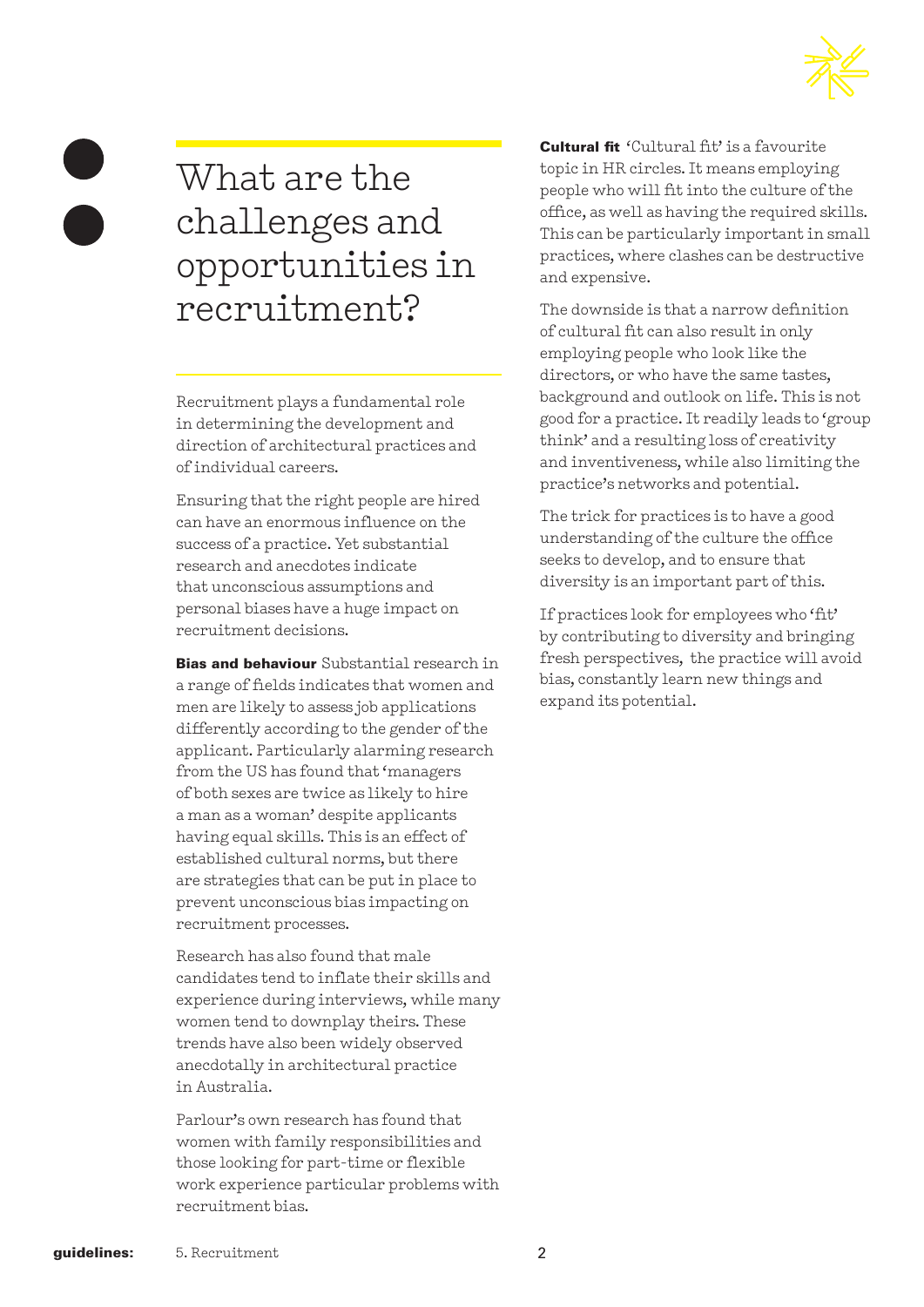

# Why does it matter?

We need equitable recruitment processes to ensure that women contribute to their best capacity and have satisfying, meaningful careers in architecture. It is also important to ensure that practices and the profession make the most of all talented architects, not just those in a particular demographic.

Much of the following material is also relevant to promotion procedures within practices.

### **Practices**

Equitable recruitment is a business issue as well as a legal and ethical one. It is about attracting and retaining the best people for the job and the practice, and building a strong company culture with committed, dedicated staff. Practices should think laterally about who these people might be and where they might find them.

Poor recruitment decisions mean that some practices are not as well-staffed as they could be. It can also be harmful to company culture and morale, and may lead to high staff turnover, which incurs further substantial business costs.

Talented people want to work in equitable workplaces. If your practice is not seen as a an equitable and desirable workplace, you're probably missing out on many high-quality potential employees.

Well-honed recruitment skills are also invaluable for internal project team formation, outsourcing services and engaging contractors and consultants, as well as hiring new staff.

### Employees

Good recruitment practices play an important role in women's careers, prospects and progression. Poor recruitment decisions – including undervaluing women who are hired – can have long-term ramifications and impede women's progress and participation. Bias in recruitment impacts particularly severely on women who also have family commitments.

### The profession

Equitable recruitment leads to more equitable workplaces and to a more balanced, engaged and effective profession.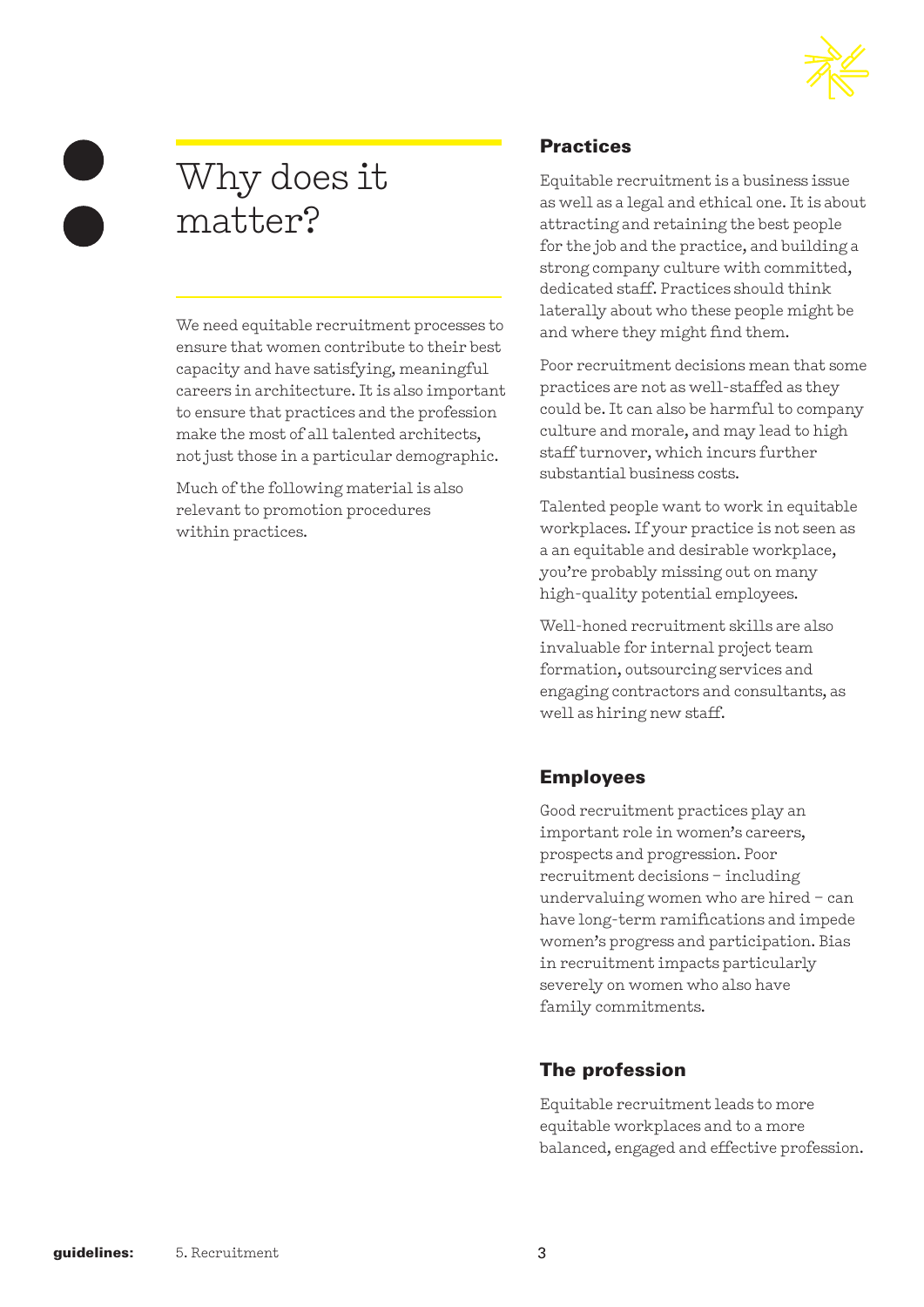# What can we do?

Architectural practices can play a fundamental role in ensuring fair recruitment. Employers must step up to the challenge of addressing any biases within their systems. Potential employees should be aware of existing challenges and make sure they navigate these strategically. Professional bodies can play an important role in continuing to educate and inform employers and employees alike.

Improvements can be made at three stages:

- Recruitment search
- Shortlisting, interview and selection
- Start of employment

# Practices

It is important to understand how bias can impact on recruitment and to have clear processes and policies in place to guide equitable recruitment in your practice. This will ensure you are well positioned to find and hire the best candidate.

This is relevant to the informal systems that many architectural practices employ, as well as to more structured approaches.

Everyone involved in recruitment should be aware of how bias creeps in and have clear strategies to address this.

### Be an informed employer

Employment procedures are regulated by a range of legal frameworks that protect the employer and the employee. Nonetheless, bias is rife in recruitment, and is often not seen or acknowledged.

- Make sure those conducting recruitment and interviews understand their responsibilities under the *Fair Work Act 2009*, the relevant Award and anti-discrimination legislation.
- Make sure those involved in recruitment have good interview skills, are aware of how bias can play out in the recruitment process and that they understand the well-researched behavioural differences between many women and men. Have strategies to manage these differences and to not be swayed by them so you can assess what really matters. This guide should help.

### Establish policies and strategies

Policy and strategies play an important role in guiding the development of a practice and ensuring that everyone – employees and employers alike – understand the values, aims and commitments of the practice, and the means of achieving these.

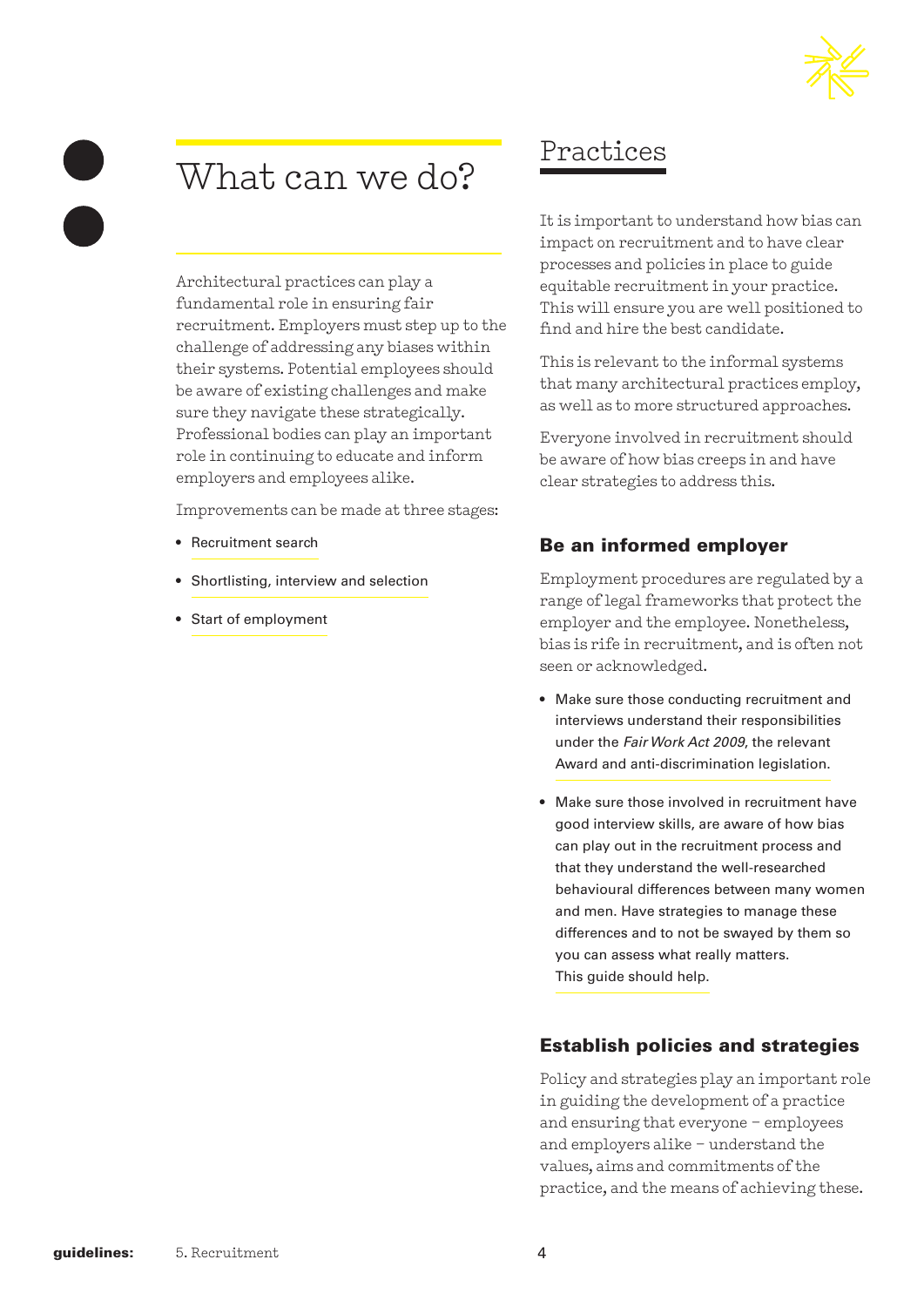

- Have a recruitment policy in place that clearly articulates the practice's commitment to gender equity and outlines the processes to achieve this.
- Ensure that all staff involved in recruitment understand this policy.
- Relate the recruitment strategy to the practice's business strategy and staff development policies and processes.

### Include women in the decision-making process

If your firm is serious about increasing women's participation and retention, it is advisable to include women (preferably architects) on both sides of the table.

• Where possible, have women on your search panel and interview panel, as well as participating in resourcing and salary decisions, and promotion discussions.

### Check the pool

If your applicant pool, shortlisting or appointments are significantly unbalanced you may have a problem with bias in your processes.

- Run a quick gender audit across recent applications – both solicited and unsolicited. If it doesn't match the gender balance of the profession, talented candidates may be selfselecting out. Consider what this might say about how your practice is perceived?
- Check the gender balance of any recent short-lists against both the applicants and the demographics of the profession. If they don't match, you may be inadvertently screening out qualified women.
- Keep an eye on things. Don't just do an audit once. Monitor gender balance in recruitment on an ongoing basis.
- **:** *See the Parlour website for information about demographics in Australian architecture.*

### Widen the net

Make sure you are looking for a diverse range of candidates in all the right places, and take steps to ensure bias doesn't creep in. This applies to both informal referrals and formal searches.

Many architecture practices use personal and professional networks, and those of their existing employees, to recruit new staff. This can be productive, but it may also narrow the field and favour those with strong personal networks at the expense of talented people with fewer connections – often those from diverse backgrounds.

Employment agencies can work to expand the field or to contract it. Make sure that any recruitment agencies you work with value diversity and don't reinforce gender biases.

- If you use informal networks, make sure that the networks are diverse themselves. Tap into a range of networks across different demographics.
- When asking for recommendations from others – colleagues, peers, employees – make sure they understand that you are looking for a diverse pool of talent.
- If you use an agency, request a range of candidates, including both women and men.
- If your agency supplies a fairly homogenous group, ask to see the list of people they have rejected on your behalf. Reiterate that you want a diverse and inclusive field. If they just don't 'get it', find a new agency.
- If you use several recruitment agencies, be mindful of who returns the most diverse lists.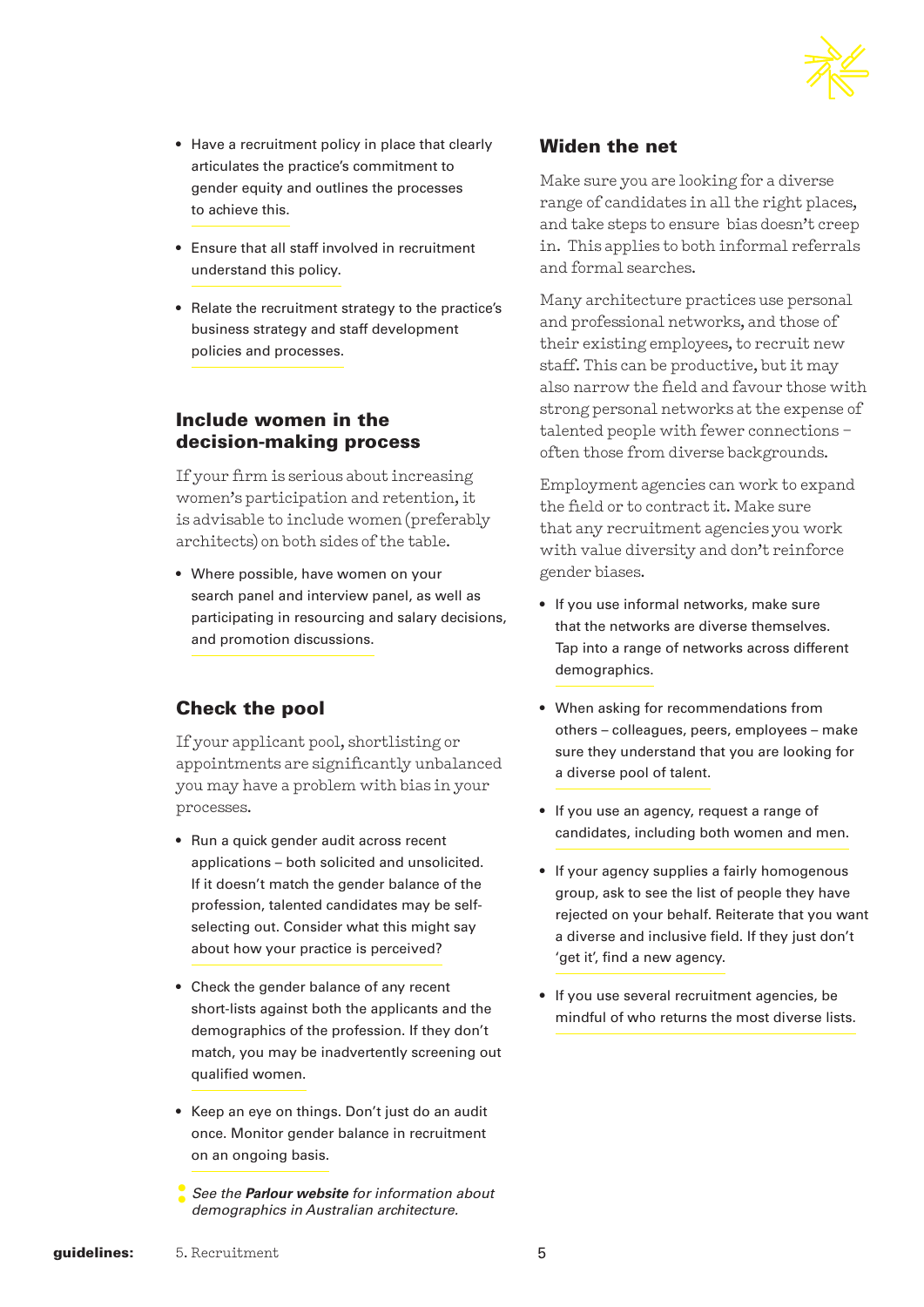

### Define the role

Taking time to think critically about the job and its requirements can pay dividends in terms of attracting good candidates and avoiding bias at all stages of the recruitment process.

- Have a firm idea of the job, its responsibilities and demands before you start thinking about the characteristics of the person you imagine filling it.
- Consider if you need to replace like with like, or is this an opportunity to diversify the skills and experience within the practice?
- Be clear about what the role entails and don't pre-empt the kind of people who might have the skills to fulfil it.
- When formulating a job description, be sure to drill down into the fundamental requirements of a role, rather than simply describing the person who last filled it.
- Consider if the role would be suitable for a part-time or flexible-hours worker.

### Write a good job advertisement

The tenor and tone of the advertisement can play an important role in attracting the right candidates, while the wrong tone may put off great potential candidates.

- Aim for a tone in the advertisement that matches the culture you wish to continue or develop in the practice.
- Ensure you use gender-neutral language. (This is a legal requirement.)
- Avoid using jargon and acronyms this may exclude applicants who might otherwise be well placed to apply.
- Be clear if there are some aspects of the position that are negotiable, and if salary is negotiable. This is an important way of establishing a more even basis for negotiation. **:** *See Parlour guide: Negotiation*.

### Be careful with 'cultural fit'

'Cultural fit' can be very important to creating a productive working environment. However, narrow understandings of the concept can also lead to poor recruitment and can restrict the demographic makeup of the practice.

- Be careful how you understand 'cultural fit'. Don't use it as an excuse to only hire people in your own image.
- Look honestly at the culture of your firm. Does it embrace difference or only accept sameness? Start making changes if need be.
- Consider what culture you want to develop. Recognise that opening the practice up to someone who's not a traditional 'fit' might change your culture for the better.
- Remember that in a team environment a range of skill sets, approaches, backgrounds and opinions lead to a more productive office.

### Focus on skills

When assessing applications and shortlisting, it is important to focus on the skills required to successfully fill the role.

For example, you might preference somebody with five years of experience on health projects, when actually you need someone with a sound understanding of the regulatory requirements and previous experience working with Department of Health committees. Some people may fit both descriptions, but others may have the requisite skills even though they are short on the time requirement.

- Be precise about the skills and aptitudes that the position requires.
- Avoid the temptation to use length of experience as a proxy. Architects with discontinuous career paths (particularly those attempting to re-enter the workforce) may be excluded by specific length-of-experience requirements.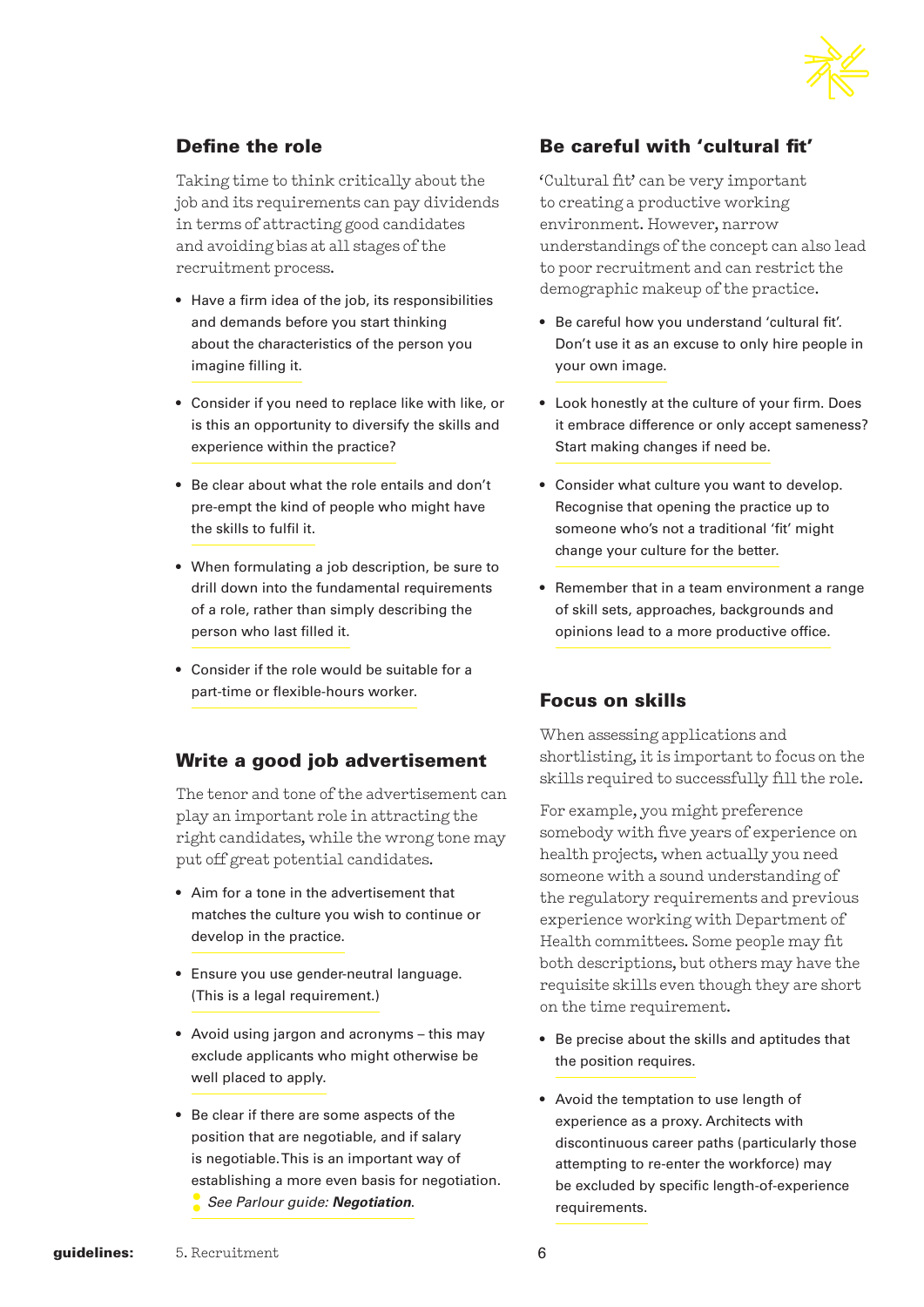

### Interview well

Interviews should be structured in a way that gives all applicants a fair opportunity to present themselves well and to clearly articulate what they could bring to the position and the company.

There are many resources available about equitable interviewing techniques. The following is a start.

- All interviewers should be familiar with good practice interview skills and should have the ability to listen and extract information to help make good decisions.
- Have more than one person conduct the interview and where possible include a woman architect on the panel.
- Try to have the same people interview all candidates.
- Ask a similar set of questions to all candidates.
- Ask questions that focus on the skills and abilities relevant to the position.
- Steer clear of personal questions. What might seem like harmless small talk may result in unconscious bias from your end or be perceived as discrimination on the other.
- Be aware of the research indicating that many men overplay their skills and abilities, while many women tend to underplay them. If you suspect this is happening ask further detailed questions to both male and female candidates to gain a detailed understanding of their abilities and aptitude.
- Be wary of falling into gender-based assumptions about who might be most suited to different kinds of roles.
- Think about the location of the interview. Provide an environment in which candidates can comfortably ask questions about flexible work hours, pay conditions and so forth.

### Have a clear employment agreement

A clear letter of offer and employment agreement is vital to good employee management and business practice.

- Make sure the letter of offer and employment agreement clearly outlines the position as discussed in the interview and subsequent negotiations. This should include a clear understanding of any flexible work arrangements.
- Employment contracts should comply with the *Fair Work Act 2009*, including the *National Employment Standards*, the *Minimum Conditions of Employment Act 1993* and relevant Awards.

### Support the new recruit

The appointment of the successful candidate is just the start of their integration into a practice. Successful hiring depends as much on what happens after a choice is made as it does on the selection process.

- Develop a plan for how best to manage and support the new recruit in their new role.
- Remember that everyone needs time to adjust to a new role, to figure out how to adapt to a new environment, and to establish effective working relationships with colleagues.
- Provide adequate support during this transition. It is well worth the effort for future gains in commitment and productivity.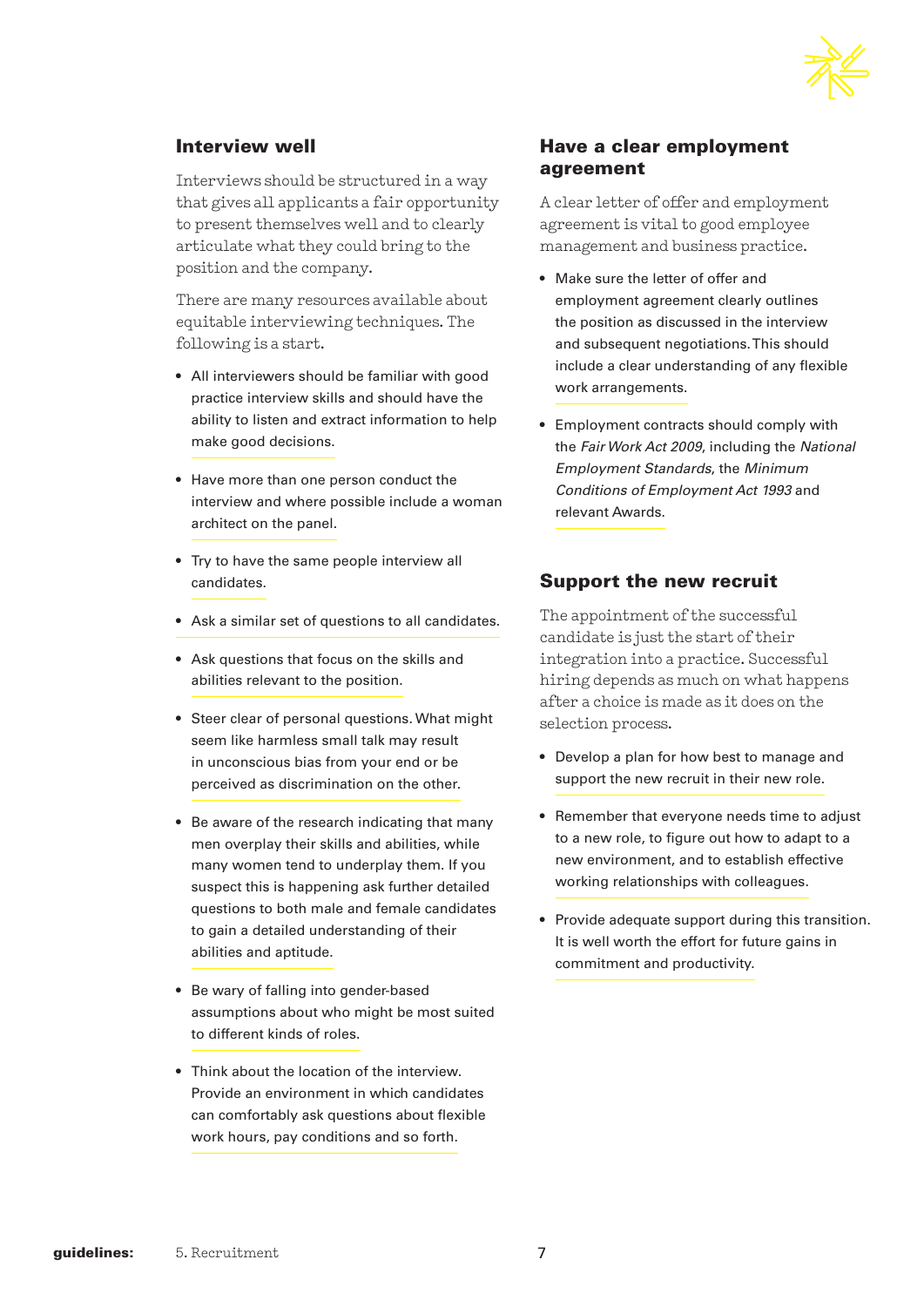

### Consider targets or quotas

If you realise you have a gender balance problem, but can't seem to deal with it effectively, consider putting targets or quotas in place. These can help practice management to focus on the issue, and encourage them to act and think inventively about how to address it.

Targets give you a clear aim, while quotas are a technique of last resort, which can force cultural change when used effectively.

- Targets or quotas can force you to think laterally about what kind of person would be appropriate for the job and where you might find them – using all of the techniques suggested earlier.
- It is a mistake to think that targets or quotas will result in you hiring lesser-qualified candidates. There are many, many talented and skilled women out there, and you may be surprised by what they bring to the office when given the opportunity.
- Meet your targets by appointing women to all levels of the practice, not just to junior roles.
- Don't treat targets or quotas as a box-ticking exercise. If you do, it will be obvious to all, will do nothing to address the issues and will open your practice up to cynicism and derision.

**:** *See Parlour guide: Leadership for more on quotas.* 

# Employees

Job-hunting in a slow economic environments is a tricky business and potential employees need to be well prepared. Many of the suggestions that follow are relevant to most job-seekers, but given the biases within the system women are advised to strategise particularly carefully. (Much as we want to simply fix the system, this will take time.)

### Spread your net wide

When looking for job opportunities make sure you think broadly about where you might find a new job, and what kind of job and practice or organisation could be the one for you. Remember that many architectural jobs are not advertised and are filled via word-of-mouth, personal recommendation or unsolicited portfolios. Use your contacts and networks to help find opportunities and spend time to develop and extend these networks – they will be useful in all kinds of ways throughout your career.

- Use your peers and colleagues. Ask peers, mentors and educators to suggest some names that you could contact directly with your CV and portfolio or, if appropriate, to introduce you to potential employers.
- Use social media and online professional networking sites to extend your networks, and to visualise your existing ones.
- Don't forget traditional networking methods – attend industry events, ask questions in public forums, and explore ways to get to know professional peers.
- Think laterally about where you look for job advertisements. For example, an increasing number of practices are posting jobs on social media such as twitter and Instagram.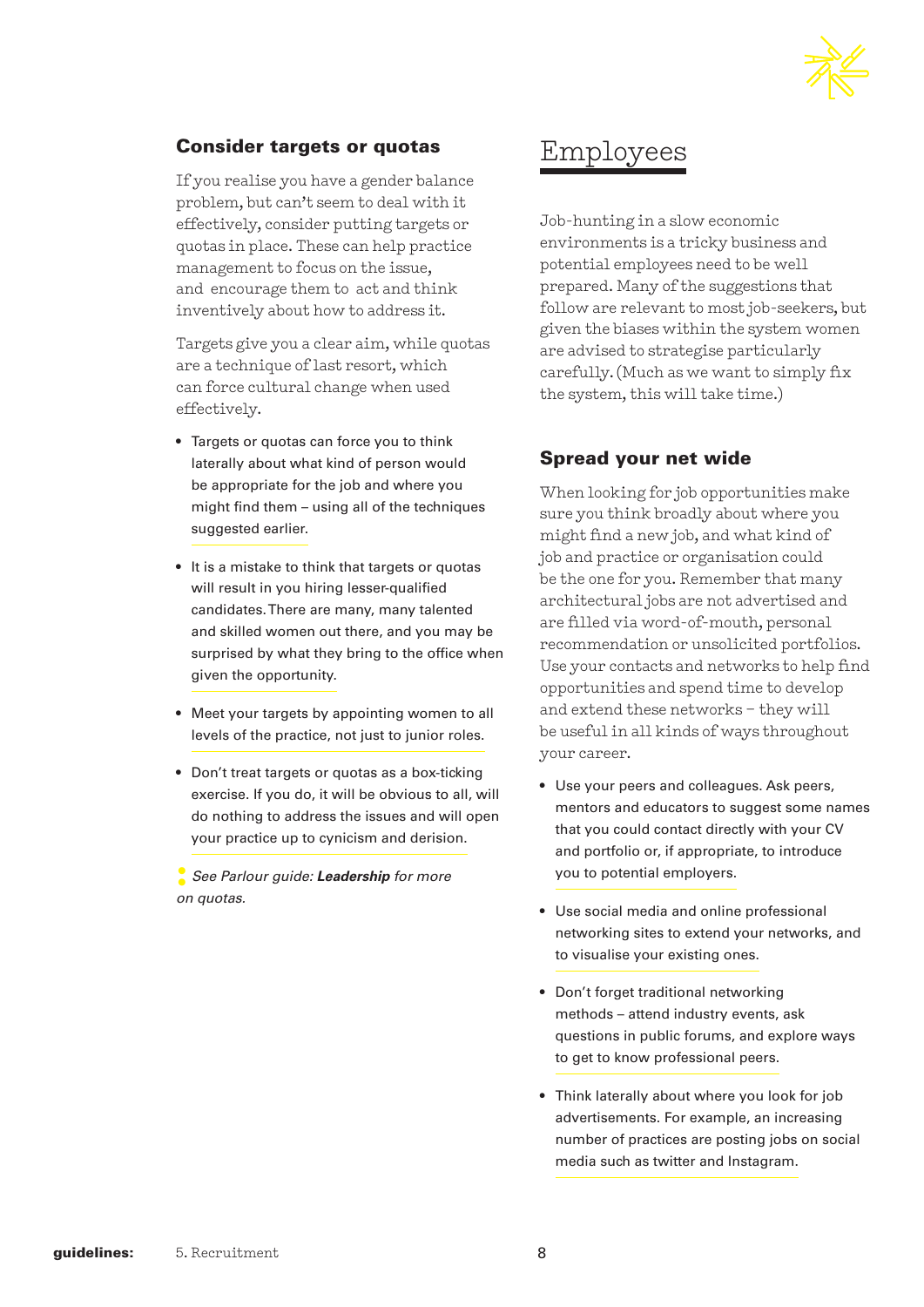

### Be strategic and open-minded

Developing a career involves thought and planning. Be strategic about this – in particular do your homework on practices – but be open-minded, too.

- Remember, you won't always find the 'perfect' job at the right time. But sometimes the job that appears less-than-ideal turns out to offer unexpected opportunities.
- Think about your career strategically. What might the less-than-ideal job offer you at a moment in time? Can it add to your range of skills and experience? Will it help set you up for the next position? Will the benefits outweigh the disadvantages for a defined period? Remember that short-term positions doing less interesting work may lead to long-term opportunities.
- Be aware that you might find interesting work in unexpected places.
- Remember, firms may be open to hiring outside their existing demographic – avoid unnecessarily limiting yourself by not applying.
- Conversely, do your homework. Find out what the culture of the office is – you might love the work produced, but hate going to the office. Then decide if it is worth it at this particular stage in your career.
- **:** *See Parlour guide: Career progression.*

### Be prepared

Preparation is essential for both the application and the interview. Find out as much as you can about the role and practice and tailor your application in response. Don't just fire off another form letter. Make sure you are informed for any interview.

• Carefully present your work, experience, skills and credentials in relation to the position. If you are sending in an unsolicited portfolio, make sure you demonstrate knowledge of the practice you are contacting.

- Proofread your application. A poorly written document, with typos and other spelling mistakes can be all it takes to tip you out of the 'interview' pile.
- Address your application properly. 'Dear sir' is not always a good start.
- Interviews usually end with 'do you have any questions?'. Plan ahead with relevant questions. (See 'Make the interview work for you' for some suggestions.)
- If you need to negotiate a non-standard work situation, be well prepared with ideas about how it could work, where you have room to move, and what is an absolute necessity.
- **:** *See the Parlour guides: Negotiation*, *Part-time work* and *Flexibility.*

### Be clear about what you bring

An employer wants to know about your skills and experience, but they are also interested in other qualities and knowledge you may bring. This is especially important for those with atypical or non-traditional career paths.

- Frame your application and interview in terms of what you can bring the company, not just what the company can do for you. This might sound obvious, but a common complaint from many employers.
- If you have had an atypical career, make sure you can articulate the benefits and strengths that go with this. Be clear and convincing about what extra knowledge and skills you bring as a result – for example, are you focused, efficient and excellent at time-management?
- Don't be apologetic about the way your career has developed.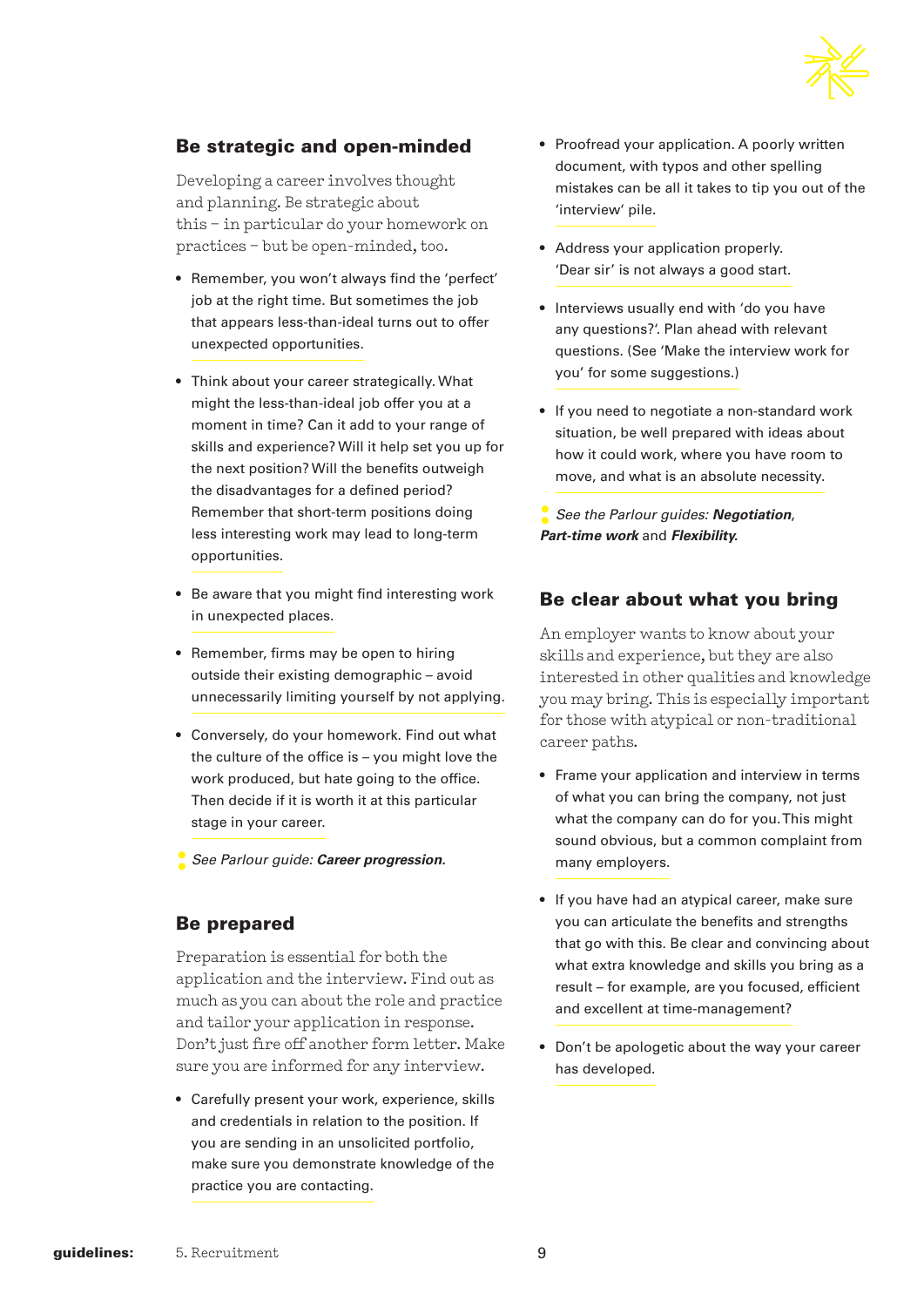

### Make the interview work for you

Be clear about what you can bring to a company, but also use the interview to find out more about a firm and its culture. Does the practice have a plan for development and progression or will you be filling the same gap indefinitely? Does the practice culture and (un)willingness to mentor match your ambitions and aspirations?

- Ask questions. These could include: What projects will I work on? What will be my role in the project team, including my levels of responsibility? What role does the practice have for me in the next two, three, five years? Are flexible work hours available for study, teaching, travel, children and other family commitments? Are there mentor schemes? Is continuing professional development encouraged? How? Does the practice belong to any professional associations? What are the usual working hours? Is regular overtime expected?
- Be confident. Don't be self-effacing or downplay your skills, knowledge and experience.
- Don't be afraid to negotiate. **:** *See Parlour guide: Negotiation*.

### Check the written offer

Get everything down on paper. This is particularly important if you have negotiated a flexible work situation, or other non-traditional arrangement.

- Check that the letter of offer and employment agreement accords with your understanding of the position and with matters discussed in the interview and subsequent negotiations.
- Be informed about your rights as an employee. Employment contracts should comply with relevant legislation. At the time of writing this includes the *Fair Work Act 2009*, the *National Employment Standards*, the *Minimum Conditions of Employment Act 1993* and relevant Awards.

### Rights and responsibilities

Employers and employees each have rights and responsibilities under the *Fair Work Act 2009*, the federal *Sex Discrimination Act 1984* and state-based legislation.

Even if your business is exempt from state anti-discrimination laws (for example, on the basis of size), the federal *Sex Discrimination Act 1984* applies Australia wide.

Under the Act, it's illegal to discriminate on the grounds of sex, marital status or pregnancy (presumed or otherwise). The Act also applies where a job is located internationally but advertised within Australia.

Gender-neutral language in job advertisements is also a legal requirement under the Sex Discrimination Act. Breaching the Act can incur fines of \$1,000 or more.

Note: This is offered as an overview only. Readers are reminded that legislation may change and they are advised to check current legislation at the time of reading.